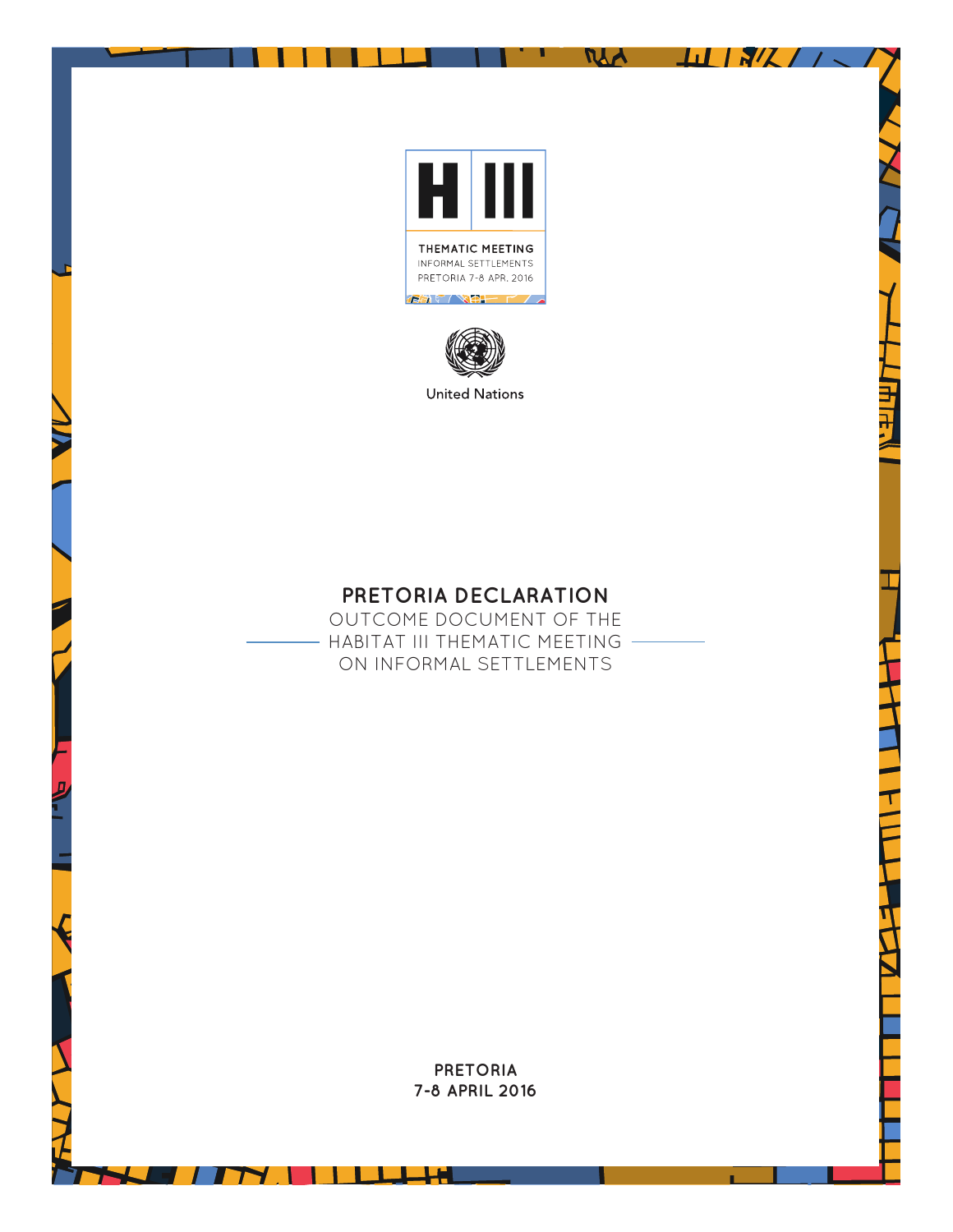**Host Partner** 



#### © 2017 United Nations

The New Urban Agenda was adopted at the United Nations Conference on Housing and Sustainable Urban Development (Habitat III) in Quito, Ecuador, on 20 October 2016. It was endorsed by the United Nations General Assembly at its sixty-eighth plenary meeting of the seventy-first session on 23 December 2016.

Several official regional and thematic high-level meetings involving a wide range of participants debated priorities for the New Urban Agenda and policy recommendations in the form of a final participants' declaration from September 2015 to April 2016. The final declarations from regional and thematic meetings were considered official inputs to the Habitat III process.

The Habitat III Secretariat expresses its deep appreciation to the Republic of South Africa that provided financial support to the organization of the thematic meeting.

This is a United Nations publication issued by the Habitat III Secretariat based on the Conference official document. Photocopies and reproductions of excerpts are allowed with proper credits. If any questions arise related to the accuracy of information contained in this publication, please refer to the official document, A/CONF.226/PC.3/12, Outcome document of the Habitat III thematic meeting on informal settlements.

An electronic version of this publication, as well as other documents from the Habitat III preparatory process and the Conference itself, are available for download from the Habitat III website at www.habitat3.org.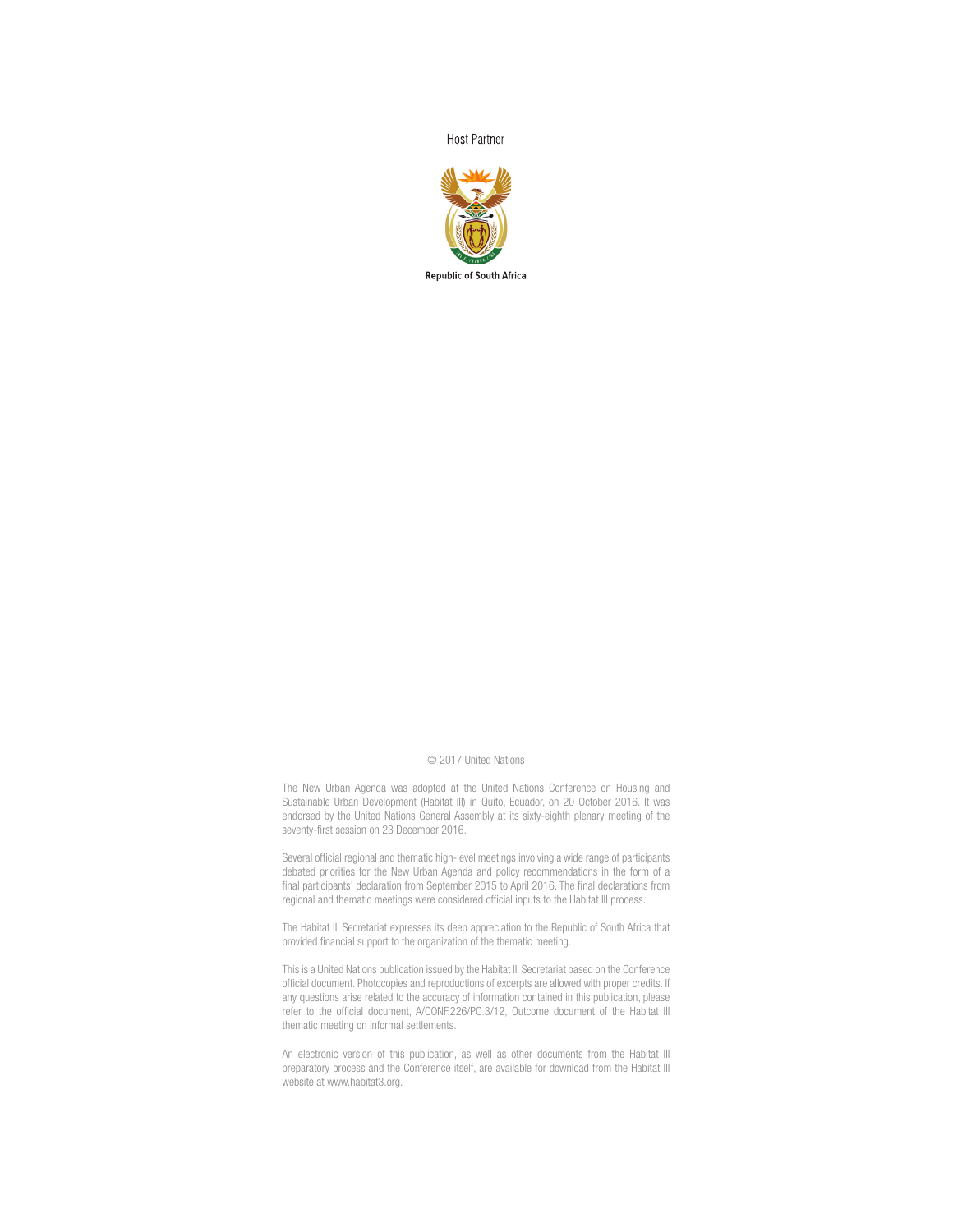

## **OUTCOME DOCUMENT OF THE HABITAT III THEMATIC MEETING ON INFORMAL SETTLEMENTS**

### CONTEXT

1. Informal settlements<sup>11</sup> are a global urban phenomenon. They exist in urban contexts all over the world, in various forms and typologies, dimensions and locations. While urban informality is more present in cities in developing countries, housing informality and substandard living conditions can also be found in developed countries.

2. In 1996, when the second United Nations Conference on Human Settlements (Habitat II) was held, 4 out of every 10 people living in cities of the developing world lived in slums, and the alarming implications of rapid unplanned urbanization and slums were recognized in the Habitat Agenda.

3. In 2000, the international community agreed to prioritize the improvement of living conditions for slum dwellers under the Millennium Development Goals. Despite the great progress recorded between 2000 and 2014, when 320 million people were lifted out of informal settlement conditions, absolute numbers continue to grow globally.

4. Currently, there are around 1 billion slum dwellers worldwide, compared with three quarters of a billion in 1996. If curative and preventive policies are not initiated, sustained and upscaled, that figure is expected to increase threefold by 2050.

5. The continued existence of informal settlements is directly linked to the persistence of poverty and inequality and distorted land markets, excluding people from decent work and livelihood opportunities and the possibility of attaining individual and collective progress and prosperity.

6. Informal settlements are caused by a range of interrelated factors: population growth and rural-to-urban and international migration; poverty; basic service deficits; poor governance and policy frameworks; and limited access to financial markets, land and property.

7. People living in informal settlements are particularly vulnerable to spatial, social and economic inequalities, dependence on precarious income generation and livelihoods and poor health, as well as lack of affordable housing, high vulnerability to the adverse impacts of poor and exposed environments, climate change and natural disasters. Exclusion, discrimination and marginalization characterize life in informal settlements, and are exacerbated by displacement, such as when caused by conflict, crisis, natural disasters and climate change.

8. The recently adopted 2030 Agenda for Sustainable Development and, in particular, a new transformative urban agenda, will have to address the above challenges, taking stock of the shortcomings and achievements of previous development frameworks and approaches.

### PRETORIA DECLARATION

We, the representatives of national Governments, local and regional authorities, intergovernmental organizations, United Nations agencies and experts from civil society, community, grass-roots and women's organizations, farmers, professionals from academia, business and the private sector, older persons and youth from all parts of the world participating in the Habitat III thematic meeting on informal settlements in Pretoria on 7 and 8 April 2016,

<sup>1</sup> Informal settlements are residential areas where: (a) inhabitants have no security of tenure vis-à-vis the land or dwellings that they inhabit, with modalities ranging from squatting to informal rental housing; (b) the neighbourhoods usually lack, or are cut off from, basic services and city infrastructure; and (c) the housing may not comply with current planning and building regulations and is often situated in geographically and environmentally hazardous areas. In addition, informal settlements can be a form of real estate speculation for all income levels of urban residents, affluent and poor. Slums are the most deprived and excluded form of informal settlements, characterized by poverty and large agglomerations of dilapidated housing, often located in the most hazardous urban land. In addition to tenure insecurity, slum dwellers lack formal access to basic infrastructure and services, public space and green areas and are constantly exposed to eviction and disease.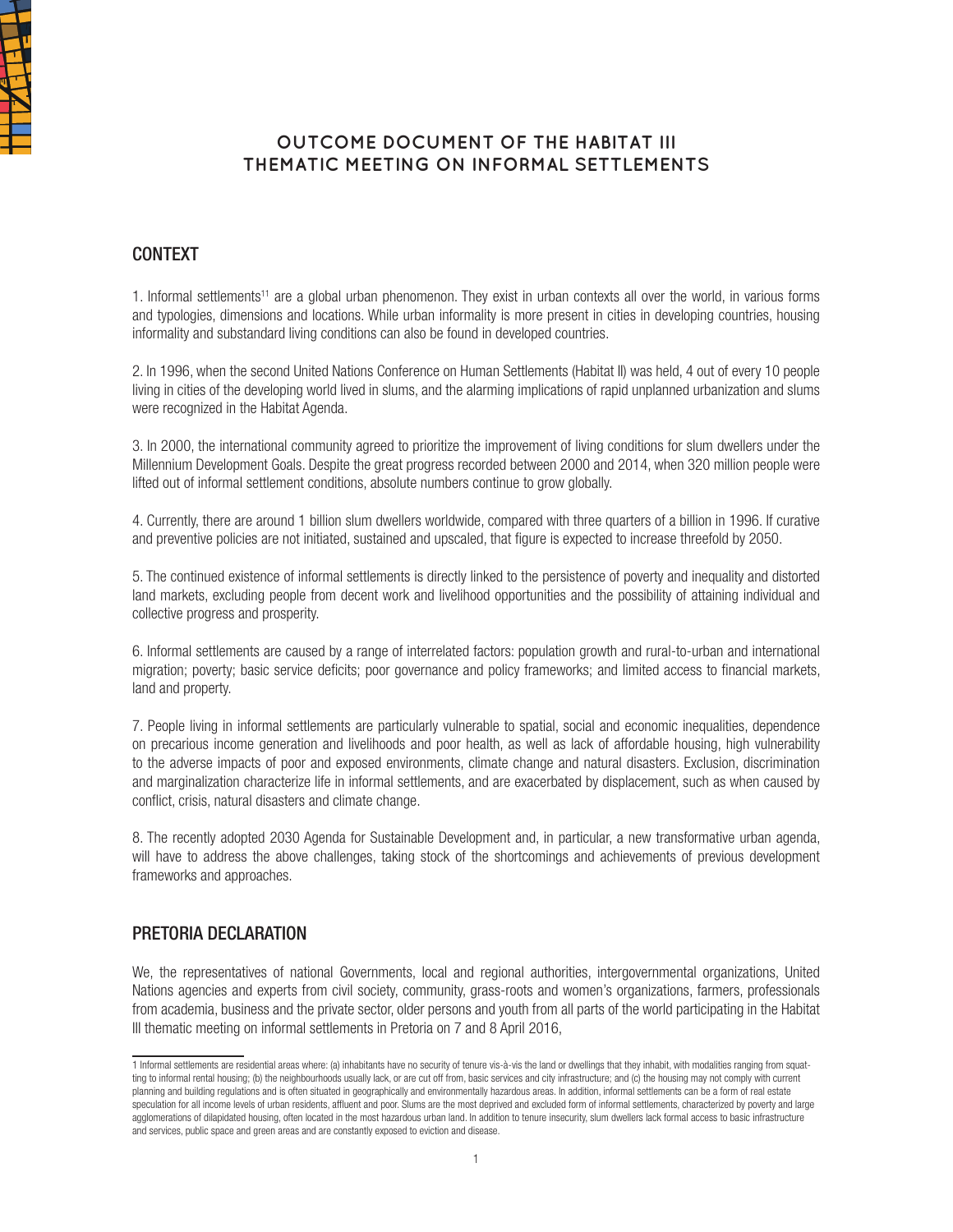

1. *Express our sincere gratitude and appreciation* to the Government of South Africa for its excellent organization of the meeting and its commitment to co-host this event on the issue of informal settlements, which challenges inclusive urbanization in many countries and cities around the world;

2. *Recall* the outcomes of the Paris Agreement under the United Nations Framework on Climate Change, the Sendai Framework for Disaster Risk Reduction 2015-2030 and the Addis Ababa Action Agenda of the Third International Conference on Financing for Development, as well as the 2030 Agenda for Sustainable Development, which provides a focus on cities through Sustainable Development Goal 11 and the specific target on slums (target 11.1, to ensure access for all to adequate, safe and affordable housing and basic services and upgrade slums), as well as other interlinked goals and targets across the whole Agenda;

3. *Recognize* the unfinished business of the Millennium Development Goals and, in particular, Goal 7.D, to achieve, by 2020, a significant improvement in the lives of at least 100 million slum dwellers, which has been achieved, although absolute numbers have been growing globally;

4. *Emphasize* that informal settlements, especially slums, are a cause and a consequence of poverty, social exclusion and environmental degradation;

5. *Acknowledge* the right to an adequate standard of living, including the right to adequate housing, as endorsed in the Universal Declaration of Human Rights in its article 25 and other international conventions and declarations, such as the Habitat Agenda, to address the issue of informal settlements;

6. *Emphasize* that the New Urban Agenda, as an outcome document of Habitat III, should be an ambitious, robust, actionoriented and implementable agenda, and should be focused on inclusive cities, with equal opportunity effectively reflected in its principles, vision, strategies and priorities, and embrace the importance of participatory slum upgrading approaches in sustainable urbanization;

7. *Recognize* that informal settlements and, especially, slum-related issues, can be effectively addressed only if they are part of an integrated approach to sustainable urban development that takes into consideration national urban policy frameworks, the legal, financial and spatial aspects and, where applicable, planned city extensions and the consolidation, densification and efficient use of land in the overall urban fabric;

8. *Acknowledge* the role of the United Nations Human Settlements Programme (UN-Habitat) in supporting States in the implementation of the proposed New Urban Agenda, especially through the Participatory Slum Upgrading Programme, the Global Land Tool Network, the Safer Cities Programme and the Public Space Programme and the Cities and Climate Change Initiative, among others, and specifically through the continuing focus on transforming the lives of slum dwellers and fostering cities and human settlements that are inclusive, promote equal opportunity and are sustainable;

9. *Take note* of resolution 24/7 of the Governing Council of UN-Habitat entitled "Making slums history: a worldwide challenge for 2020", adopted further to its conference held in Rabat from 26 to 28 November 2012, to review and share global progress in improving the living conditions of slum dwellers between 2000 and 2010 and to devise a strategy for inclusive, sustainable and prosperous cities;

10. *Recognize* that urban informality is also the result of dysfunctional urban land markets and policies, not simply a manifestation of poverty, and can be mitigated and forestalled through, among other things, land use and fiscal policies that promote diverse market solutions and provide avenues to address physical and social infrastructure issues, where applicable;

11. *Call for* the issue of evictions to be addressed in the New Urban Agenda in line with the recommendations of the United Nations in the basic principles and guidelines on development-based evictions and displacement;

12. *Acknowledge* the prioritization of in situ upgrading to respond to the scale of urban poverty and at the same time strengthen socioeconomic and cultural dynamics for safe and sustainable neighbourhoods;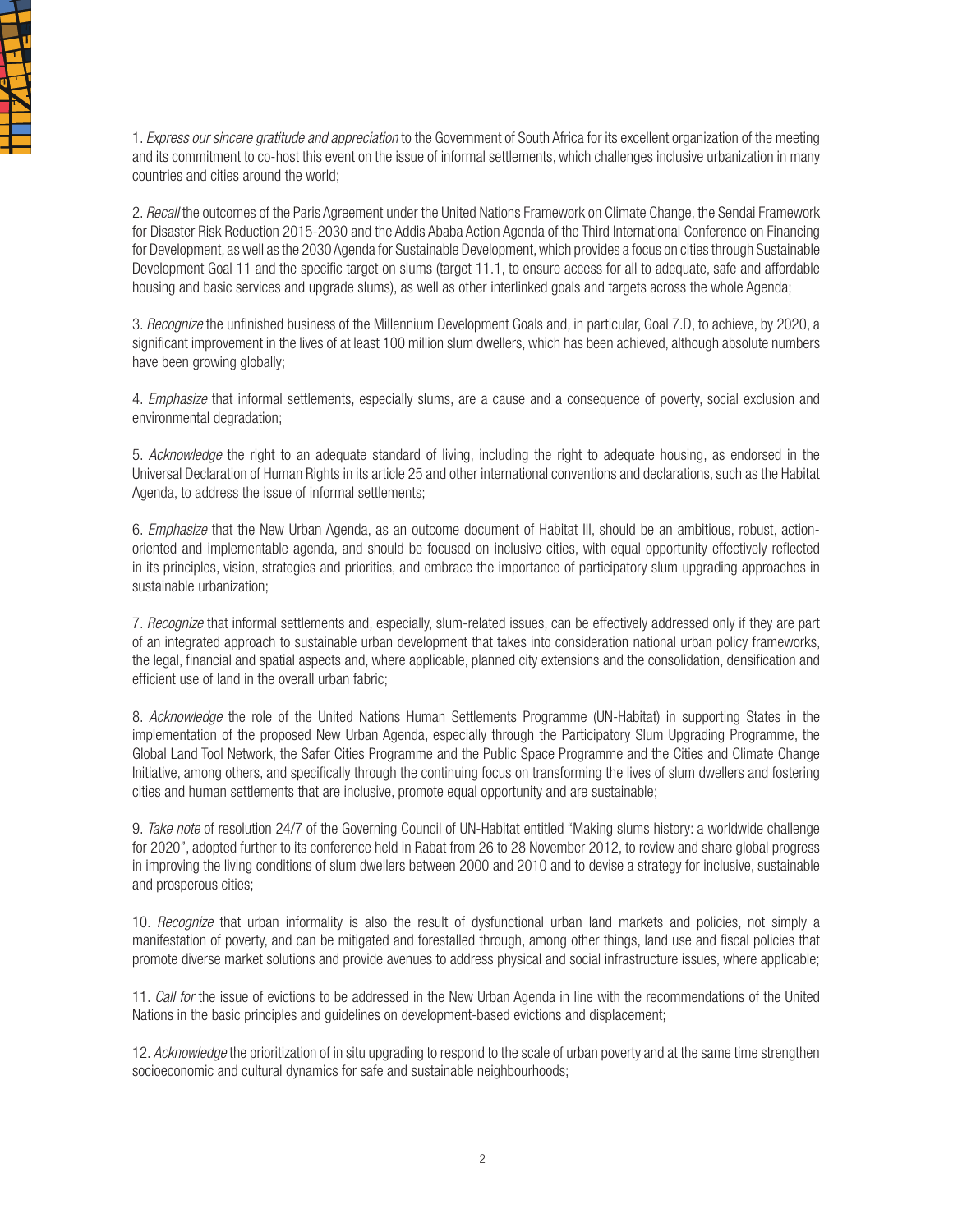

13. *Stress* that North-South, South-South, triangular, regional and international cooperation are crucial steps in improving national and local capacities in upgrading informal settlements and need to be strengthened through partnerships at all levels. learning exchanges, the preparation of case studies and the development of regional tools;

14. *Recommend* continuing to strengthen multi-stakeholder partnerships, including with the private sector, communitybased organizations and non-governmental organizations contributing to slum upgrading and initiating people-public-privatepartnerships, with sound accountability mechanisms to ensure that all partnerships are subject to the community assessment of their social, economic and environmental impacts;

15. *Recognize* the human need for access to land for housing and livelihoods, as well as the social function of property (space, housing and habitat);

16. *Acknowledge* and respond to the gender, age, socioeconomic, ethnic and cultural diversity of the residents of informal settlements by using participatory, inclusive and institutionalized approaches when developing policy, legislation, planning and programme processes for urban development, slum upgrading and livelihood strengthening initiatives;

17. *Acknowledge* that women's multiple roles as family and community caregivers and income generators give rise to genderspecific needs that informal settlement upgrading and development must address in order to be effective and responsive and that women's tenure security is a cornerstone of women's empowerment and gender equality, and encourage public policies that promote women's safety in the public and private spheres;

18. *Recognize* that the health of slum dwellers, which is a fundamental precondition for development, depends not only on health services but on all aspects of the planning and management of cities;

19. *Acknowledge* the need for strong commitment by national and local governments to put in place the capacity needed to deliver urban planning, land governance and property development, especially in the technical, professional and science sectors, as well as with elected representatives and civil society, who are key to the successful outcome of participatory processes;

20. *Understand* that security of tenure (using the continuum of land rights), basic urban services and adequate housing can both prevent the creation of informal settlements and also be a prerequisite to sustainable incremental slum upgrading, triggering further investment in neighbourhoods from Governments, businesses and private households, and harnessing the land value increments, thereby enabling local investment, local economic development and local value addition;

21. *Stress* the importance of addressing the inequality among and within cities and between urban and rural areas, and call for policies to achieve more balanced and integrated territorial development in order to ensure a better standard of living;

22. *Recommend* that incremental upgrading and participatory approaches that institutionalize platforms and partnerships between national and local institutions and slum dwellers be promoted, together with flexible coordination and cooperation frameworks and multipronged financing mechanisms, involving communities, Governments, non-governmental organizations and the private sector;

23. *Also recommend* that strong coordination mechanisms, frameworks and structures at the national and local levels, including at the city and neighbourhood levels, be institutionalized, so as to steer proactive measures for the upgrading of informal settlements as a joint effort by all stakeholder groups, using all stakeholders and empowering them in their roles and responsibilities;

24. *Stress* that credible and timely data and research are necessary to recognize and understand the drivers and dynamics of urbanization and the situation in informal settlements, in order to further formulate, implement, monitor and evaluate upgrading programmes against the slum deprivations at the global, regional, national, city and community levels, while empowering local authorities and communities through decentralized data collection frameworks;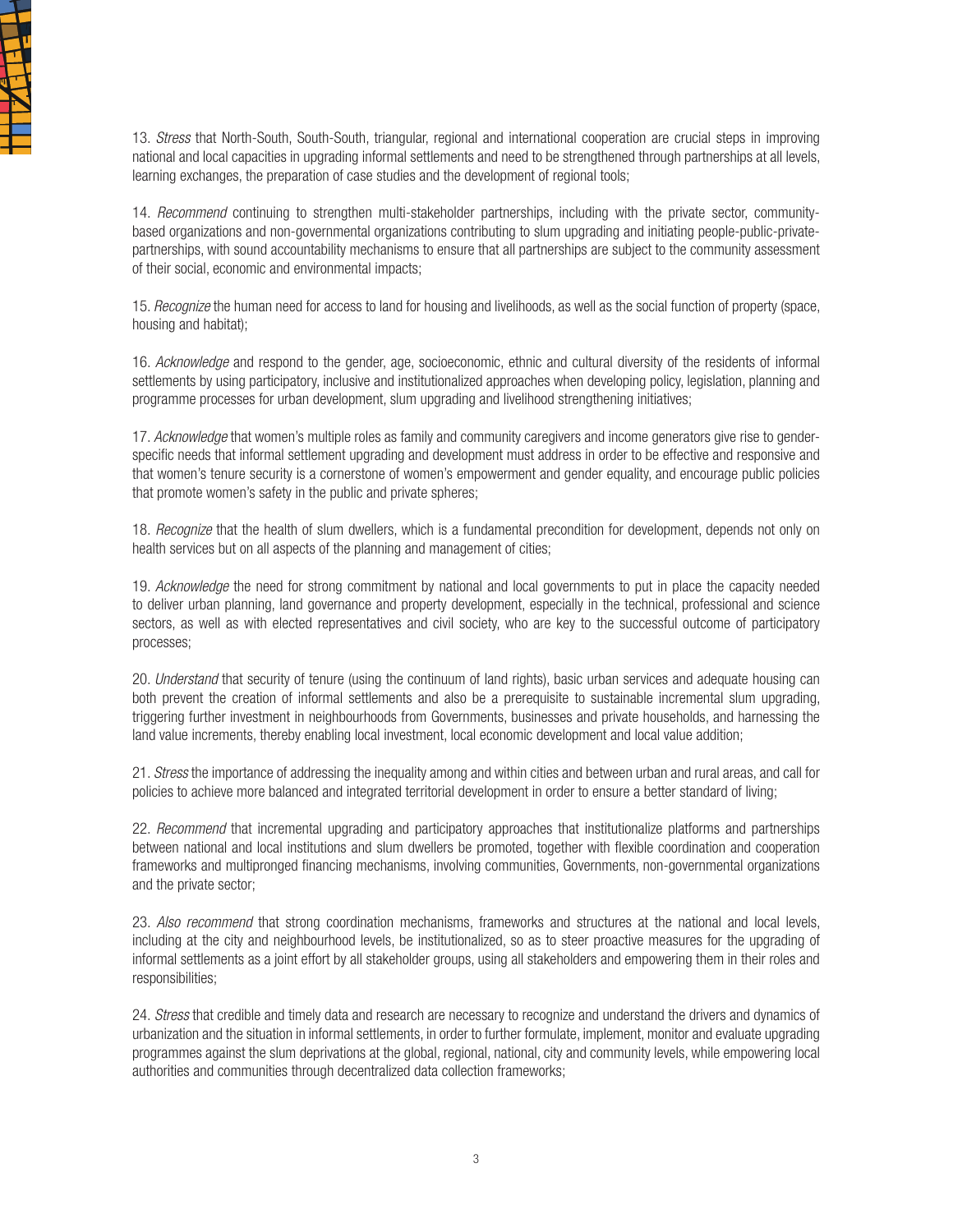

25. *Restate* the importance of human settlement statistics, indicators and mapping in the review and follow-up of the proposed implementation of the New Urban Agenda, placing a particular emphasis on dialogue between producers and users of data and promoting the allocation of sufficient resources by States and international cooperation agencies in order to compile pertinent, timely and reliable information;

26. *Stress* the need for comprehensive new financing frameworks, with a mix of instruments from international public and private institutions, Governments, the banking and finance sector, multilateral agencies and the people, to address the upgrading needs of settlements, utilizing existing and new financing mechanisms and options to leverage the value created through sustainable urban development, applied in combination with redistributive objectives and the continuum of land rights;

27. *Suggest* that governments at all levels, including local and regional authorities, explicitly and systematically integrate migration into their regular urban planning processes, both to take advantage of the opportunities that migration brings and to manage its challenges, taking into account different national realities, capacities and levels of development and respecting national policies and priorities;

#### 28. *Stress the importance of a new urban agenda that:*

(a) Is sustainable and socially inclusive, promotes equality and combats discrimination in all its forms and empowers individuals and communities, as an opportunity to realize the human rights of all inhabitants;

(b) Advances inclusive urban, land, fiscal and housing policies, legislation and governance frameworks, by applying participatory urban planning, local development and finance approaches to empower the people living in informal settlements, and promotes equal social and economic access;

(c) Empowers women living in informal settlements by increasing their public leadership in upgrading housing, basic services and public space in their communities, providing gender-responsive tenure security and land rights and investing in livelihood, enterprise and credit initiatives to measurably their improve economic status;

(d) Transforms informal settlements through incremental participatory slum upgrading, including evidence-based, propoor and inclusive urban and housing strategies and related regulatory frameworks recognizing people living in informal settlements, tackling the formation of new slums and the improvement of existing slum-like conditions through incremental upgrading and affordable housing;

(e) Strengthens local government and improves urban governance and management in a measurable way, distributing benefits and advantages to all inhabitants through transparent and accountable decision-making and public administration processes that include the establishment of coordinated frameworks which foster a collaborative, participatory process to improve living conditions in informal settlements, incrementally upgrading existing slums and preventing the formation of new slums;

(f) Adopts participatory urban planning and design, guiding urban development and renewal in a way that ensures access to adequate and affordable housing, infrastructure and basic urban services for all, in particular for people living in poverty, women, children, youth, older persons, people with disabilities and vulnerable households, thereby guiding the transformation of informal settlement neighbourhoods into inclusive, safe, resilient and sustainable settlements with access to affordable basic services, including safe drinking water, sanitation, energy, food security, health care, education, transport and adequate public spaces, as well as stimulating productivity and promoting incentives for livelihood and decent employment;

(g) Recommends the development of strong urban planning and land use strategies, such as guidelines for minimum planning standards, in order to improve understanding of and responses to the challenge of providing adequate housing, the demarcation of spaces for social and cultural activity and the preservation of the multi-use function of community and public space in slum contexts with a view to promoting economic, social and cultural capital, including fostering public policies that promote urban farming, which is a pathway to food security;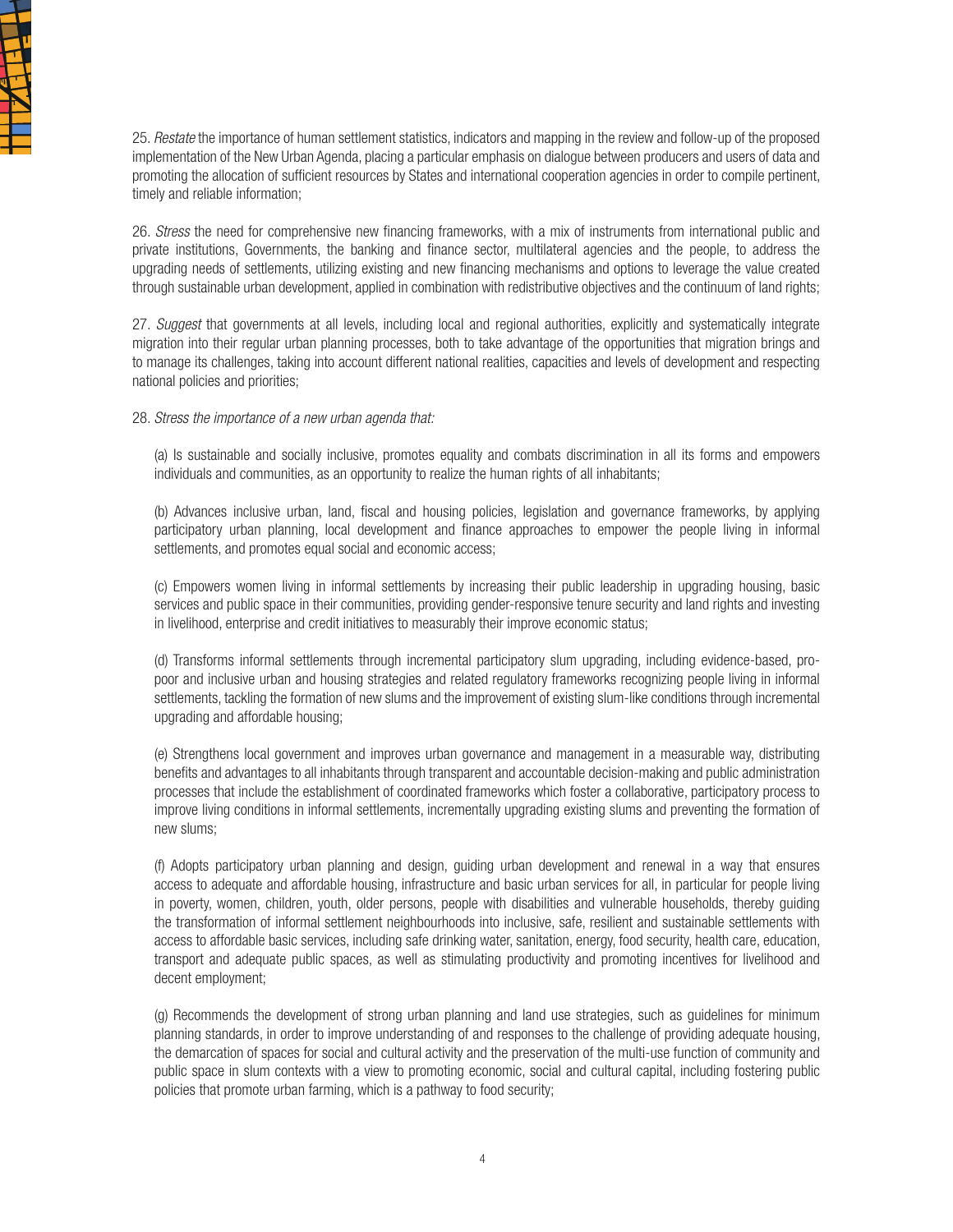

(h) Considers encouraging States to establish procedures and regulations in accordance with the recommendations of the United Nations in its basic principles and guidelines on development-based evictions and displacement and offers a continuum of tenure security for slum dwellers, and thereby progressively advances the right to an adequate standard of living, including adequate housing, leaving no one behind;

(i) Adequately equips national, subnational and local authorities, as well as slum dwellers, with strategic partnerships for sustained and affordable financing strategies for participatory incremental sustainable slum upgrading and prevention, including technical support for finance and line ministries, and the empowerment of local authorities, through appropriate resource allocation from national and local budgets, and informal settlements' own-source revenue collection, further making communities more financially resilient through savings groups, and community-managed funds, where livelihood initiatives by slum dwellers are made more sustainable and are strengthened;

(j) Supports economic vibrancy and diversity and ensures access to income opportunities and sustainable livelihoods, existing and new opportunities for decent work and enterprise in the local economy, across the formal and informal sectors, through, inter alia, education, vocational training and skills development, access to finance and/or sponsorship and simplified administrative procedures for the aspiring self-employed and entrepreneurs;

(k) Promotes strategies that enhance social cohesion among communities living in informal settlements by, among other things, ensuring inclusive participation, equal opportunity and transparency;

29. *Commit ourselves* to promoting the principles and the recommendations included in the present Declaration, thereby ensuring that it effectively contributes to the formulation of the New Urban Agenda at the United Nations Conference on Housing and Sustainable Urban Development (Habitat III), to be held in Quito in October 2016.